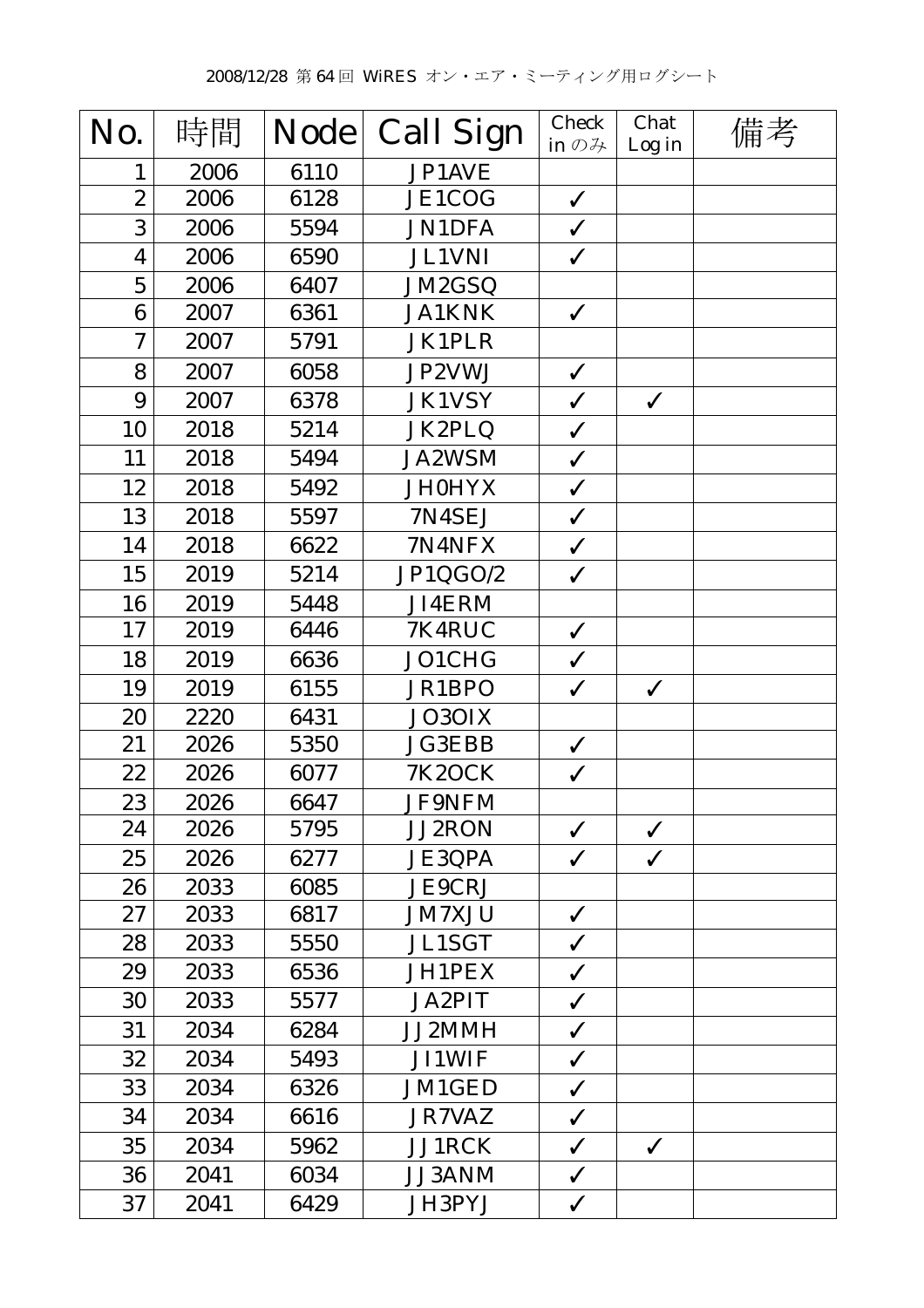| 38<br>2041<br>6654<br>JO3PVR<br>39<br>2041<br>5929<br><b>JR9BTZ</b><br>40<br>6638<br>JE1DGB<br>2041<br>$\checkmark$<br>41<br>2042<br>JG1GCO<br>5594<br>$\checkmark$<br>42<br>JI6HOF<br>2042<br>5671<br>$\checkmark$<br>$\checkmark$<br>43<br>5015<br><b>JI0TWA</b><br>2052<br>$\checkmark$<br>44<br>$\checkmark$<br>2052<br>6664<br><b>JI7UKN</b><br>45<br>2055<br>5055<br><b>JS1CYI</b><br>$\checkmark$<br>46<br>2055<br><b>JE1MPU</b><br>5498<br>$\checkmark$<br>47<br>JH9THN/9<br>2055<br>5563<br>48<br>2055<br><b>JL8HEJ</b><br>$\checkmark$<br>5587<br>49<br>2106<br>JO2AXB<br>6491<br>$\checkmark$<br>$\checkmark$<br><b>JE9HXD</b><br>50<br>2111<br>5921<br>$\checkmark$<br>51<br>5620<br><b>JE6UDB</b><br>$\checkmark$<br>2111<br>52<br><b>JL1PEE</b><br>2111<br>5289<br>$\checkmark$<br>53<br>JJ1DII<br>2111<br>6347<br>$\checkmark$<br>$\checkmark$<br>54<br>2111<br>6362<br><b>JQ1RTA</b><br>$\checkmark$<br>55<br>2113<br>$\checkmark$<br>6073<br><b>JH0WKC</b><br>56<br>2113<br>JJ7XMC<br>$\checkmark$<br>6271<br>57<br>2113<br>5768<br><b>JE7MYQ</b><br>$\checkmark$<br>58<br>2113<br>7K4DKI<br>6347<br>$\checkmark$<br>59<br>2119<br>JJ1FZI/1<br>6347<br>$\checkmark$<br>2119<br>JL3BHQ/3<br>60<br>6384<br>$\checkmark$<br>61<br>JF9MSO<br>2119<br>6413<br>$\checkmark$<br>2119<br>5971<br>62<br>JI1FPY<br>$\checkmark$<br>$\checkmark$<br>63<br><b>JL1QXE</b><br>2122<br>5837<br><b>JQ2SZC</b><br>64<br>2122<br>5456<br>$\checkmark$<br>$\checkmark$<br><b>JQ2SZD</b><br>65<br>2122<br>5456<br>$\checkmark$<br>$\checkmark$<br><b>JH5DAH</b><br>$\checkmark$<br>66<br>2127<br>6161<br>JQ2TFT/1<br>67<br>6587<br>2127<br>JP1KJP<br>68<br>5478<br>2127<br>$\checkmark$<br>69<br>2135<br><b>JA7VZL</b><br>$\checkmark$<br>6817<br>70<br>2135<br><b>JF1TSV</b><br>$\checkmark$<br>6661<br>2135<br>6439<br><b>JJ0LNA</b><br>71<br>$\checkmark$<br>72<br>7L2UTN<br>2142<br>5594<br>$\checkmark$<br>73<br><b>JE1MQF</b><br>2142<br>6114<br>$\checkmark$<br><b>JJ0OBU</b><br>74<br>2148<br>5026<br>$\checkmark$<br>$\checkmark$ |    |      |      |               |  |  |
|-----------------------------------------------------------------------------------------------------------------------------------------------------------------------------------------------------------------------------------------------------------------------------------------------------------------------------------------------------------------------------------------------------------------------------------------------------------------------------------------------------------------------------------------------------------------------------------------------------------------------------------------------------------------------------------------------------------------------------------------------------------------------------------------------------------------------------------------------------------------------------------------------------------------------------------------------------------------------------------------------------------------------------------------------------------------------------------------------------------------------------------------------------------------------------------------------------------------------------------------------------------------------------------------------------------------------------------------------------------------------------------------------------------------------------------------------------------------------------------------------------------------------------------------------------------------------------------------------------------------------------------------------------------------------------------------------------------------------------------------------------------------------------------------------------------------------------------------------------------------------------------------------------------------------------------------------------------------------------------------------------------------------------------------|----|------|------|---------------|--|--|
|                                                                                                                                                                                                                                                                                                                                                                                                                                                                                                                                                                                                                                                                                                                                                                                                                                                                                                                                                                                                                                                                                                                                                                                                                                                                                                                                                                                                                                                                                                                                                                                                                                                                                                                                                                                                                                                                                                                                                                                                                                         |    |      |      |               |  |  |
|                                                                                                                                                                                                                                                                                                                                                                                                                                                                                                                                                                                                                                                                                                                                                                                                                                                                                                                                                                                                                                                                                                                                                                                                                                                                                                                                                                                                                                                                                                                                                                                                                                                                                                                                                                                                                                                                                                                                                                                                                                         |    |      |      |               |  |  |
|                                                                                                                                                                                                                                                                                                                                                                                                                                                                                                                                                                                                                                                                                                                                                                                                                                                                                                                                                                                                                                                                                                                                                                                                                                                                                                                                                                                                                                                                                                                                                                                                                                                                                                                                                                                                                                                                                                                                                                                                                                         |    |      |      |               |  |  |
|                                                                                                                                                                                                                                                                                                                                                                                                                                                                                                                                                                                                                                                                                                                                                                                                                                                                                                                                                                                                                                                                                                                                                                                                                                                                                                                                                                                                                                                                                                                                                                                                                                                                                                                                                                                                                                                                                                                                                                                                                                         |    |      |      |               |  |  |
|                                                                                                                                                                                                                                                                                                                                                                                                                                                                                                                                                                                                                                                                                                                                                                                                                                                                                                                                                                                                                                                                                                                                                                                                                                                                                                                                                                                                                                                                                                                                                                                                                                                                                                                                                                                                                                                                                                                                                                                                                                         |    |      |      |               |  |  |
|                                                                                                                                                                                                                                                                                                                                                                                                                                                                                                                                                                                                                                                                                                                                                                                                                                                                                                                                                                                                                                                                                                                                                                                                                                                                                                                                                                                                                                                                                                                                                                                                                                                                                                                                                                                                                                                                                                                                                                                                                                         |    |      |      |               |  |  |
|                                                                                                                                                                                                                                                                                                                                                                                                                                                                                                                                                                                                                                                                                                                                                                                                                                                                                                                                                                                                                                                                                                                                                                                                                                                                                                                                                                                                                                                                                                                                                                                                                                                                                                                                                                                                                                                                                                                                                                                                                                         |    |      |      |               |  |  |
|                                                                                                                                                                                                                                                                                                                                                                                                                                                                                                                                                                                                                                                                                                                                                                                                                                                                                                                                                                                                                                                                                                                                                                                                                                                                                                                                                                                                                                                                                                                                                                                                                                                                                                                                                                                                                                                                                                                                                                                                                                         |    |      |      |               |  |  |
|                                                                                                                                                                                                                                                                                                                                                                                                                                                                                                                                                                                                                                                                                                                                                                                                                                                                                                                                                                                                                                                                                                                                                                                                                                                                                                                                                                                                                                                                                                                                                                                                                                                                                                                                                                                                                                                                                                                                                                                                                                         |    |      |      |               |  |  |
|                                                                                                                                                                                                                                                                                                                                                                                                                                                                                                                                                                                                                                                                                                                                                                                                                                                                                                                                                                                                                                                                                                                                                                                                                                                                                                                                                                                                                                                                                                                                                                                                                                                                                                                                                                                                                                                                                                                                                                                                                                         |    |      |      |               |  |  |
|                                                                                                                                                                                                                                                                                                                                                                                                                                                                                                                                                                                                                                                                                                                                                                                                                                                                                                                                                                                                                                                                                                                                                                                                                                                                                                                                                                                                                                                                                                                                                                                                                                                                                                                                                                                                                                                                                                                                                                                                                                         |    |      |      |               |  |  |
|                                                                                                                                                                                                                                                                                                                                                                                                                                                                                                                                                                                                                                                                                                                                                                                                                                                                                                                                                                                                                                                                                                                                                                                                                                                                                                                                                                                                                                                                                                                                                                                                                                                                                                                                                                                                                                                                                                                                                                                                                                         |    |      |      |               |  |  |
|                                                                                                                                                                                                                                                                                                                                                                                                                                                                                                                                                                                                                                                                                                                                                                                                                                                                                                                                                                                                                                                                                                                                                                                                                                                                                                                                                                                                                                                                                                                                                                                                                                                                                                                                                                                                                                                                                                                                                                                                                                         |    |      |      |               |  |  |
|                                                                                                                                                                                                                                                                                                                                                                                                                                                                                                                                                                                                                                                                                                                                                                                                                                                                                                                                                                                                                                                                                                                                                                                                                                                                                                                                                                                                                                                                                                                                                                                                                                                                                                                                                                                                                                                                                                                                                                                                                                         |    |      |      |               |  |  |
|                                                                                                                                                                                                                                                                                                                                                                                                                                                                                                                                                                                                                                                                                                                                                                                                                                                                                                                                                                                                                                                                                                                                                                                                                                                                                                                                                                                                                                                                                                                                                                                                                                                                                                                                                                                                                                                                                                                                                                                                                                         |    |      |      |               |  |  |
|                                                                                                                                                                                                                                                                                                                                                                                                                                                                                                                                                                                                                                                                                                                                                                                                                                                                                                                                                                                                                                                                                                                                                                                                                                                                                                                                                                                                                                                                                                                                                                                                                                                                                                                                                                                                                                                                                                                                                                                                                                         |    |      |      |               |  |  |
|                                                                                                                                                                                                                                                                                                                                                                                                                                                                                                                                                                                                                                                                                                                                                                                                                                                                                                                                                                                                                                                                                                                                                                                                                                                                                                                                                                                                                                                                                                                                                                                                                                                                                                                                                                                                                                                                                                                                                                                                                                         |    |      |      |               |  |  |
|                                                                                                                                                                                                                                                                                                                                                                                                                                                                                                                                                                                                                                                                                                                                                                                                                                                                                                                                                                                                                                                                                                                                                                                                                                                                                                                                                                                                                                                                                                                                                                                                                                                                                                                                                                                                                                                                                                                                                                                                                                         |    |      |      |               |  |  |
|                                                                                                                                                                                                                                                                                                                                                                                                                                                                                                                                                                                                                                                                                                                                                                                                                                                                                                                                                                                                                                                                                                                                                                                                                                                                                                                                                                                                                                                                                                                                                                                                                                                                                                                                                                                                                                                                                                                                                                                                                                         |    |      |      |               |  |  |
|                                                                                                                                                                                                                                                                                                                                                                                                                                                                                                                                                                                                                                                                                                                                                                                                                                                                                                                                                                                                                                                                                                                                                                                                                                                                                                                                                                                                                                                                                                                                                                                                                                                                                                                                                                                                                                                                                                                                                                                                                                         |    |      |      |               |  |  |
|                                                                                                                                                                                                                                                                                                                                                                                                                                                                                                                                                                                                                                                                                                                                                                                                                                                                                                                                                                                                                                                                                                                                                                                                                                                                                                                                                                                                                                                                                                                                                                                                                                                                                                                                                                                                                                                                                                                                                                                                                                         |    |      |      |               |  |  |
|                                                                                                                                                                                                                                                                                                                                                                                                                                                                                                                                                                                                                                                                                                                                                                                                                                                                                                                                                                                                                                                                                                                                                                                                                                                                                                                                                                                                                                                                                                                                                                                                                                                                                                                                                                                                                                                                                                                                                                                                                                         |    |      |      |               |  |  |
|                                                                                                                                                                                                                                                                                                                                                                                                                                                                                                                                                                                                                                                                                                                                                                                                                                                                                                                                                                                                                                                                                                                                                                                                                                                                                                                                                                                                                                                                                                                                                                                                                                                                                                                                                                                                                                                                                                                                                                                                                                         |    |      |      |               |  |  |
|                                                                                                                                                                                                                                                                                                                                                                                                                                                                                                                                                                                                                                                                                                                                                                                                                                                                                                                                                                                                                                                                                                                                                                                                                                                                                                                                                                                                                                                                                                                                                                                                                                                                                                                                                                                                                                                                                                                                                                                                                                         |    |      |      |               |  |  |
|                                                                                                                                                                                                                                                                                                                                                                                                                                                                                                                                                                                                                                                                                                                                                                                                                                                                                                                                                                                                                                                                                                                                                                                                                                                                                                                                                                                                                                                                                                                                                                                                                                                                                                                                                                                                                                                                                                                                                                                                                                         |    |      |      |               |  |  |
|                                                                                                                                                                                                                                                                                                                                                                                                                                                                                                                                                                                                                                                                                                                                                                                                                                                                                                                                                                                                                                                                                                                                                                                                                                                                                                                                                                                                                                                                                                                                                                                                                                                                                                                                                                                                                                                                                                                                                                                                                                         |    |      |      |               |  |  |
|                                                                                                                                                                                                                                                                                                                                                                                                                                                                                                                                                                                                                                                                                                                                                                                                                                                                                                                                                                                                                                                                                                                                                                                                                                                                                                                                                                                                                                                                                                                                                                                                                                                                                                                                                                                                                                                                                                                                                                                                                                         |    |      |      |               |  |  |
|                                                                                                                                                                                                                                                                                                                                                                                                                                                                                                                                                                                                                                                                                                                                                                                                                                                                                                                                                                                                                                                                                                                                                                                                                                                                                                                                                                                                                                                                                                                                                                                                                                                                                                                                                                                                                                                                                                                                                                                                                                         |    |      |      |               |  |  |
|                                                                                                                                                                                                                                                                                                                                                                                                                                                                                                                                                                                                                                                                                                                                                                                                                                                                                                                                                                                                                                                                                                                                                                                                                                                                                                                                                                                                                                                                                                                                                                                                                                                                                                                                                                                                                                                                                                                                                                                                                                         |    |      |      |               |  |  |
|                                                                                                                                                                                                                                                                                                                                                                                                                                                                                                                                                                                                                                                                                                                                                                                                                                                                                                                                                                                                                                                                                                                                                                                                                                                                                                                                                                                                                                                                                                                                                                                                                                                                                                                                                                                                                                                                                                                                                                                                                                         |    |      |      |               |  |  |
|                                                                                                                                                                                                                                                                                                                                                                                                                                                                                                                                                                                                                                                                                                                                                                                                                                                                                                                                                                                                                                                                                                                                                                                                                                                                                                                                                                                                                                                                                                                                                                                                                                                                                                                                                                                                                                                                                                                                                                                                                                         |    |      |      |               |  |  |
|                                                                                                                                                                                                                                                                                                                                                                                                                                                                                                                                                                                                                                                                                                                                                                                                                                                                                                                                                                                                                                                                                                                                                                                                                                                                                                                                                                                                                                                                                                                                                                                                                                                                                                                                                                                                                                                                                                                                                                                                                                         |    |      |      |               |  |  |
|                                                                                                                                                                                                                                                                                                                                                                                                                                                                                                                                                                                                                                                                                                                                                                                                                                                                                                                                                                                                                                                                                                                                                                                                                                                                                                                                                                                                                                                                                                                                                                                                                                                                                                                                                                                                                                                                                                                                                                                                                                         |    |      |      |               |  |  |
|                                                                                                                                                                                                                                                                                                                                                                                                                                                                                                                                                                                                                                                                                                                                                                                                                                                                                                                                                                                                                                                                                                                                                                                                                                                                                                                                                                                                                                                                                                                                                                                                                                                                                                                                                                                                                                                                                                                                                                                                                                         |    |      |      |               |  |  |
|                                                                                                                                                                                                                                                                                                                                                                                                                                                                                                                                                                                                                                                                                                                                                                                                                                                                                                                                                                                                                                                                                                                                                                                                                                                                                                                                                                                                                                                                                                                                                                                                                                                                                                                                                                                                                                                                                                                                                                                                                                         |    |      |      |               |  |  |
|                                                                                                                                                                                                                                                                                                                                                                                                                                                                                                                                                                                                                                                                                                                                                                                                                                                                                                                                                                                                                                                                                                                                                                                                                                                                                                                                                                                                                                                                                                                                                                                                                                                                                                                                                                                                                                                                                                                                                                                                                                         |    |      |      |               |  |  |
|                                                                                                                                                                                                                                                                                                                                                                                                                                                                                                                                                                                                                                                                                                                                                                                                                                                                                                                                                                                                                                                                                                                                                                                                                                                                                                                                                                                                                                                                                                                                                                                                                                                                                                                                                                                                                                                                                                                                                                                                                                         |    |      |      |               |  |  |
|                                                                                                                                                                                                                                                                                                                                                                                                                                                                                                                                                                                                                                                                                                                                                                                                                                                                                                                                                                                                                                                                                                                                                                                                                                                                                                                                                                                                                                                                                                                                                                                                                                                                                                                                                                                                                                                                                                                                                                                                                                         | 75 | 2148 | 5026 | <b>JHOWYT</b> |  |  |